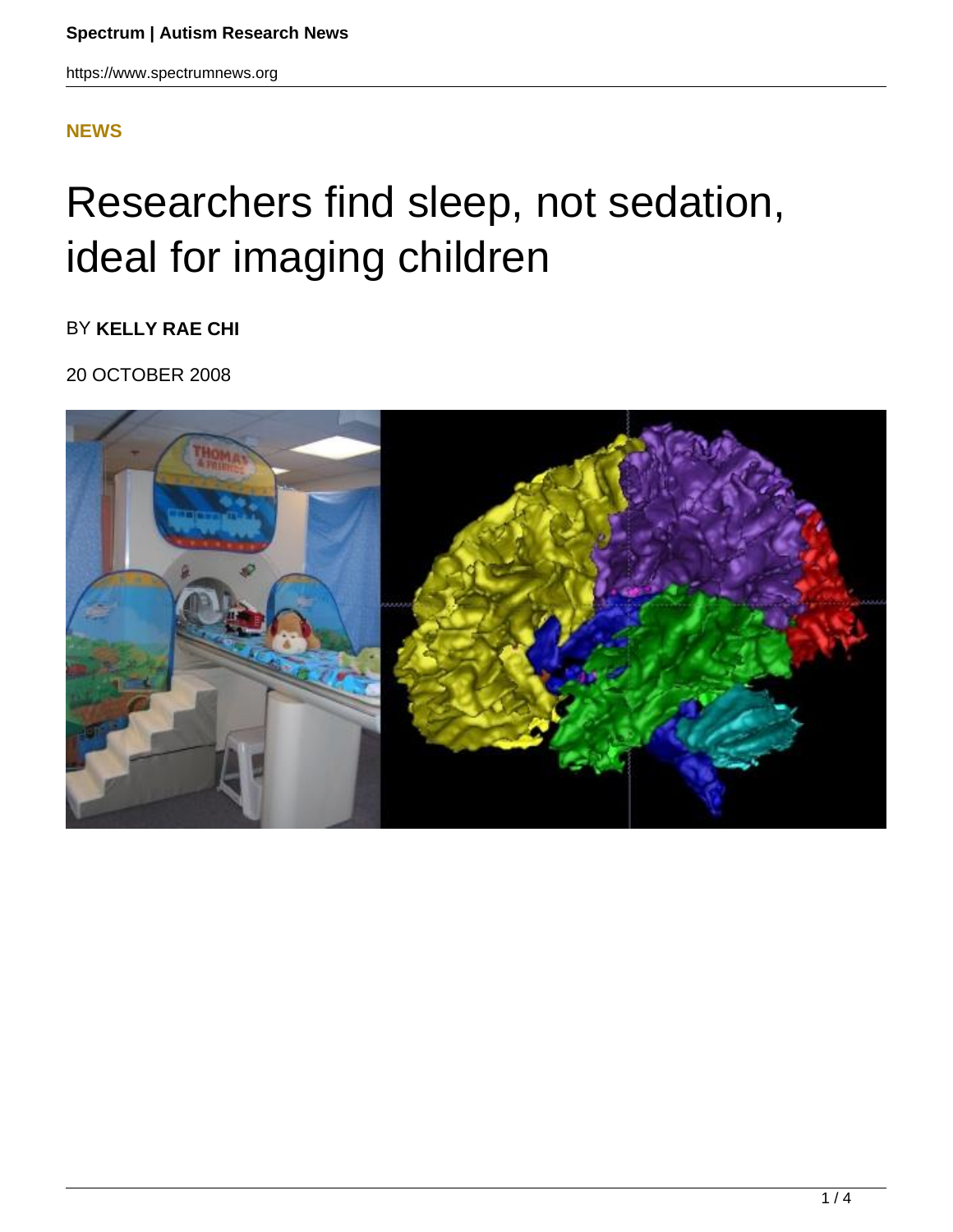https://www.spectrumnews.org



C. Nordahl and H. Hazlett Easy sleep: Scientists are developing models to help children as young as 2 years old sleep in imaging labs.

In imaging studies of children with autism, researchers are increasingly turning to methods that enhance natural sleep, rather than the traditional approach of sedating the children.

Scanning children during natural sleep makes it easier to compare brain function across groups of typically developing children and those with autism, says **Eric Courchesne**, professor of neuroscience at the University of California, San Diego.

"I think lots of researchers are going to move toward [natural sleep]," he says. Courchesne?s group began putting more effort into scanning toddlers and young children with autism during natural sleep about six years ago.

Natural sleep studies are also more palatable to parents than are studies that rely on sedation, notes **Heather Cody Hazlett**, assistant professor of psychiatry at the University of North Carolina at Chapel Hill.

But scanning during natural sleep, especially in children with autism, is no easy feat. Young children have trouble falling asleep in a new environment or wake up midway through the scan,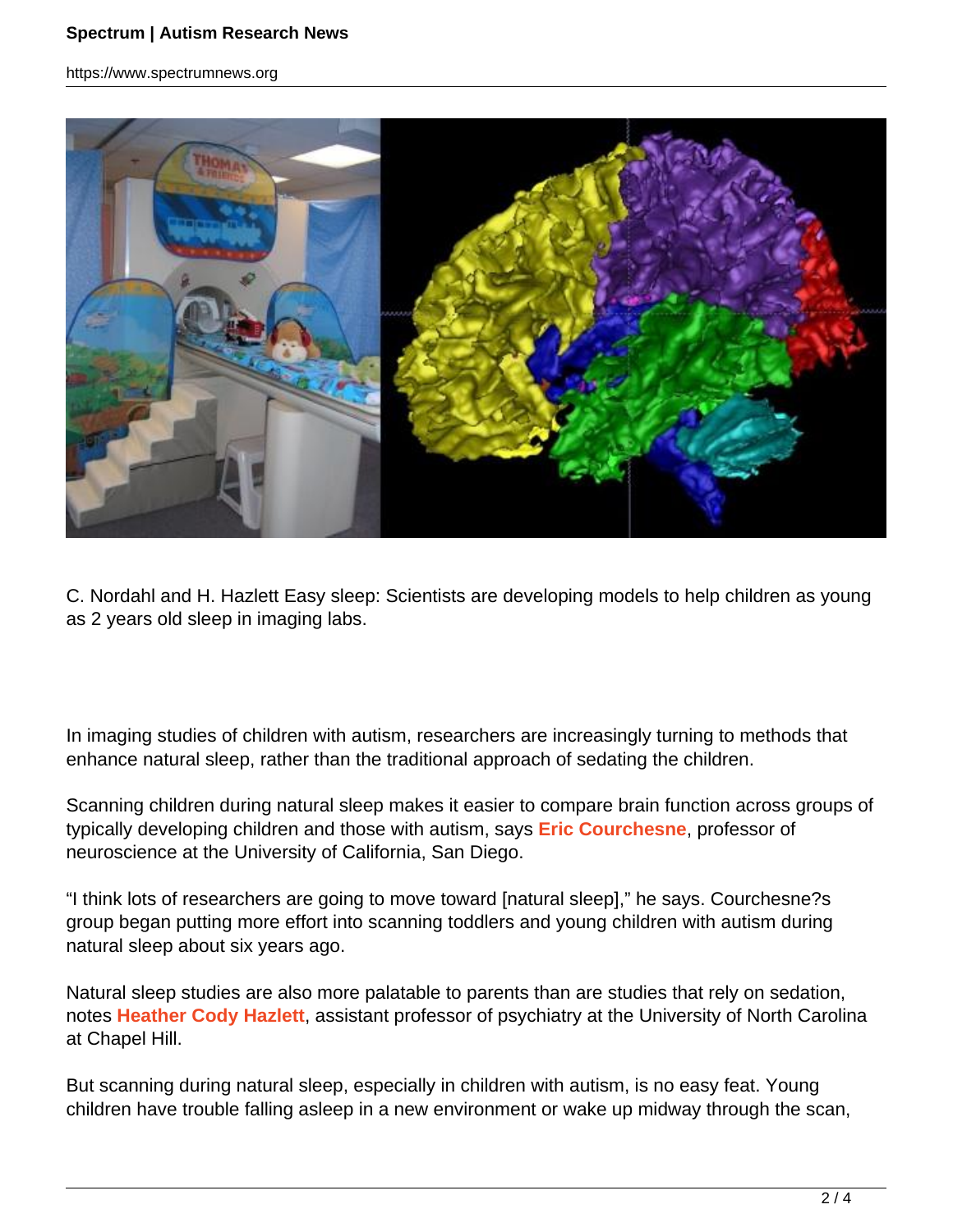and the difficulties can translate into higher costs to use scanning facilities.

The problems are often worse in studies of children with low-functioning autism and in those of certain age ranges.

"With 6-month-olds, we get essentially 100 percent [success]," says **Stephen Dager**, professor of radiology at the University of Washington in Seattle who studies infants at high risk of developing autism. "As you start getting into the terrible twos, it gets difficult."

Though institutional review boards (IRBs) prohibit sedation scans in typically developing children, they have traditionally allowed its use for research in children with autism. And for some parents, Dager says, the sedation route is just easier because their children have trouble falling asleep in the scanner.

But sedation also has drawbacks. Researchers can?t make comparisons in studies of brain function between sedated children with autism and non-sedated controls, for example. Sedation can also be expensive, with costs for the pediatric anesthesiologist, the anesthesia itself, and the extra respiratory equipment.

IRBs are also increasingly more wary of sedation protocols, says Christine Nordahl, a postdoctoral fellow in psychiatry and behavioral sciences at the University of California, Davis. Nordahl says her studies have instead been incorporating strategies to get toddlers to fall asleep for magnetic resonance imaging (MRI).

## Tackling sleep:

Nordahl and her colleagues developed a sleep model for children with autism, aimed at mimicking the bedtime routines of individual families.

In December, they reported that among children between the ages of 2 and 5 years, about 9 out of 10 could be scanned during natural sleep. The finding was true for typically developing children, developmentally delayed children and children with autism**<sup>1</sup>** .

The successes, Nordahl says, are the result of teams of researchers who plan and execute the protocol. Weeks before the MRI appointment, Nordahl and the parents go over details of how the room will be arranged, what the scanner noise sounds like, and what pajamas the children will wear.

"One of the keys to our success is really individualizing [the room] for each child and family," Nordahl says.

Courchesne, whose team has scanned hundreds of children, says his team can successfully scan,